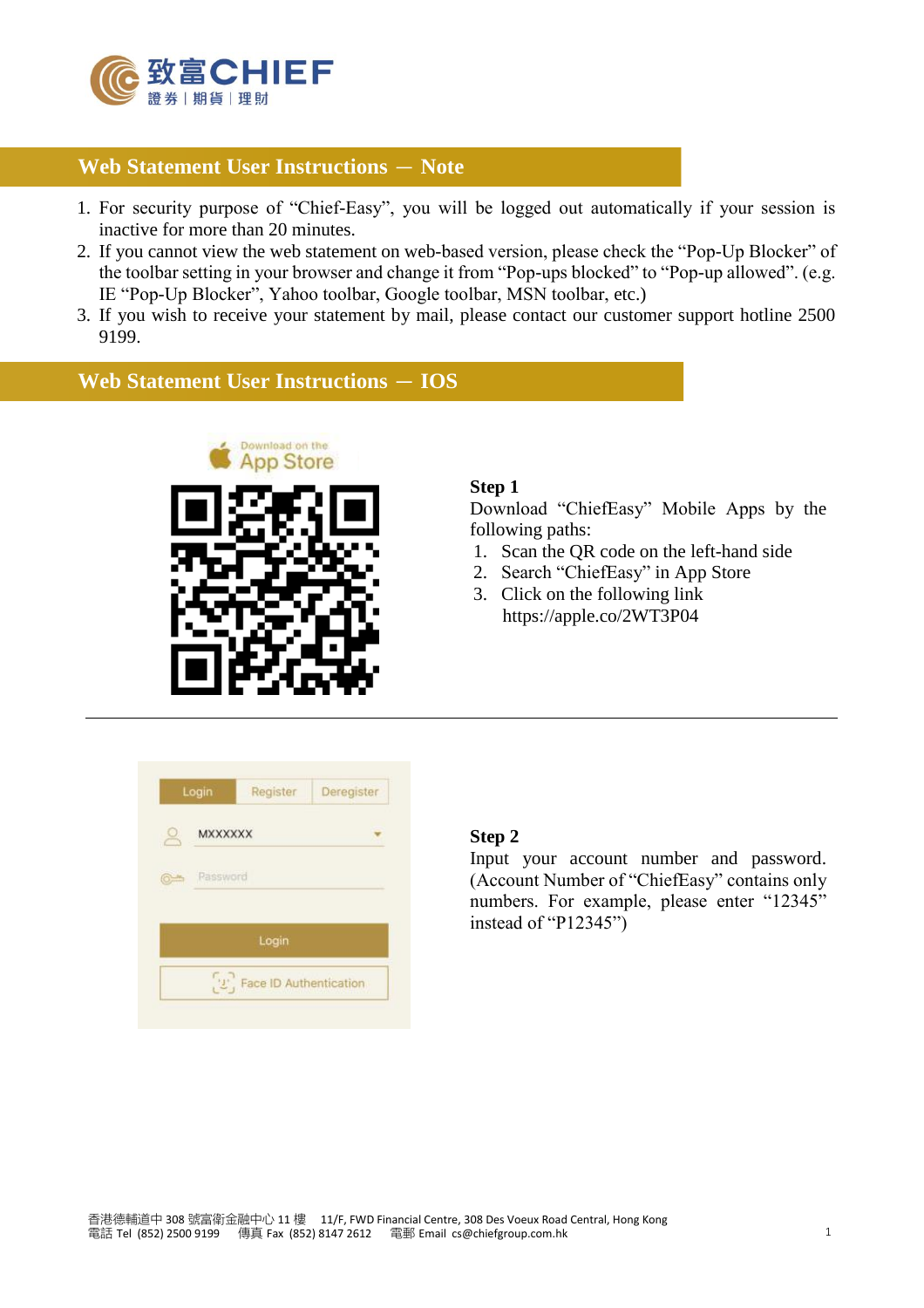



#### **Step 3**

- 1. Choose "E-Statement" on the left menu
- 2. Click "View E-Statement"



## **Step 4**

Choose an account to view the E-Statements of that account



**Step 5** Click on a date or month to view the E-Statements in PDF format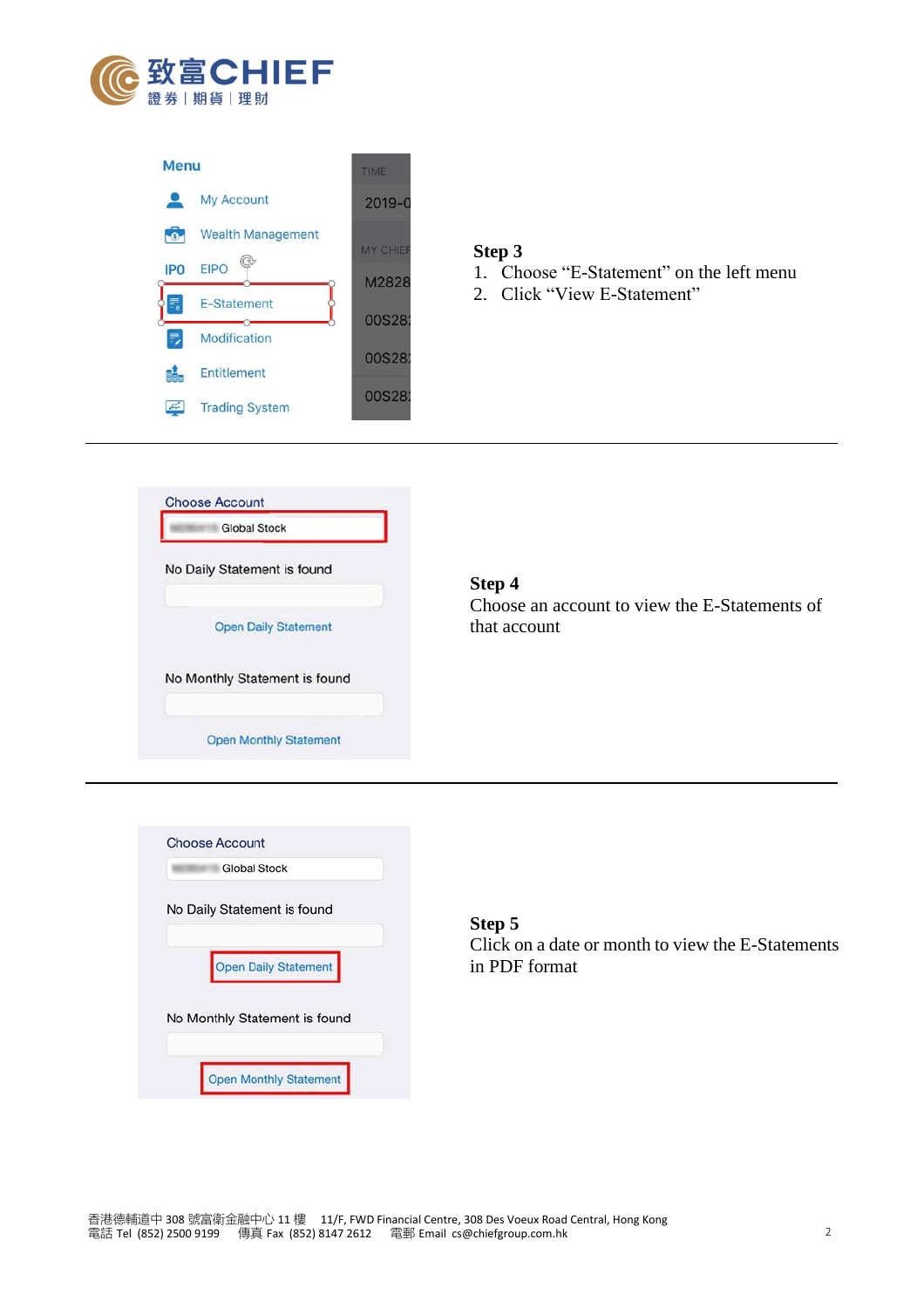

# **Web Statement User Instructions** - **Android**





## **Step 1**

Download "ChiefEasy" Mobile Apps by the following paths:

- 1. Scan the QR code on the left-hand side
- 2. Search "ChiefEasy" in App Store
- 3. Click on the following link https://bit.ly/2IpB02s

#### **Step 2**

Input your account number and password. (Account Number of "ChiefEasy" contains only numbers. For example, please enter "12345" instead of "P12345")



#### **Step 3**

- 1. Choose "E-Statement" on the left menu
- 2. Click "View E-Statement"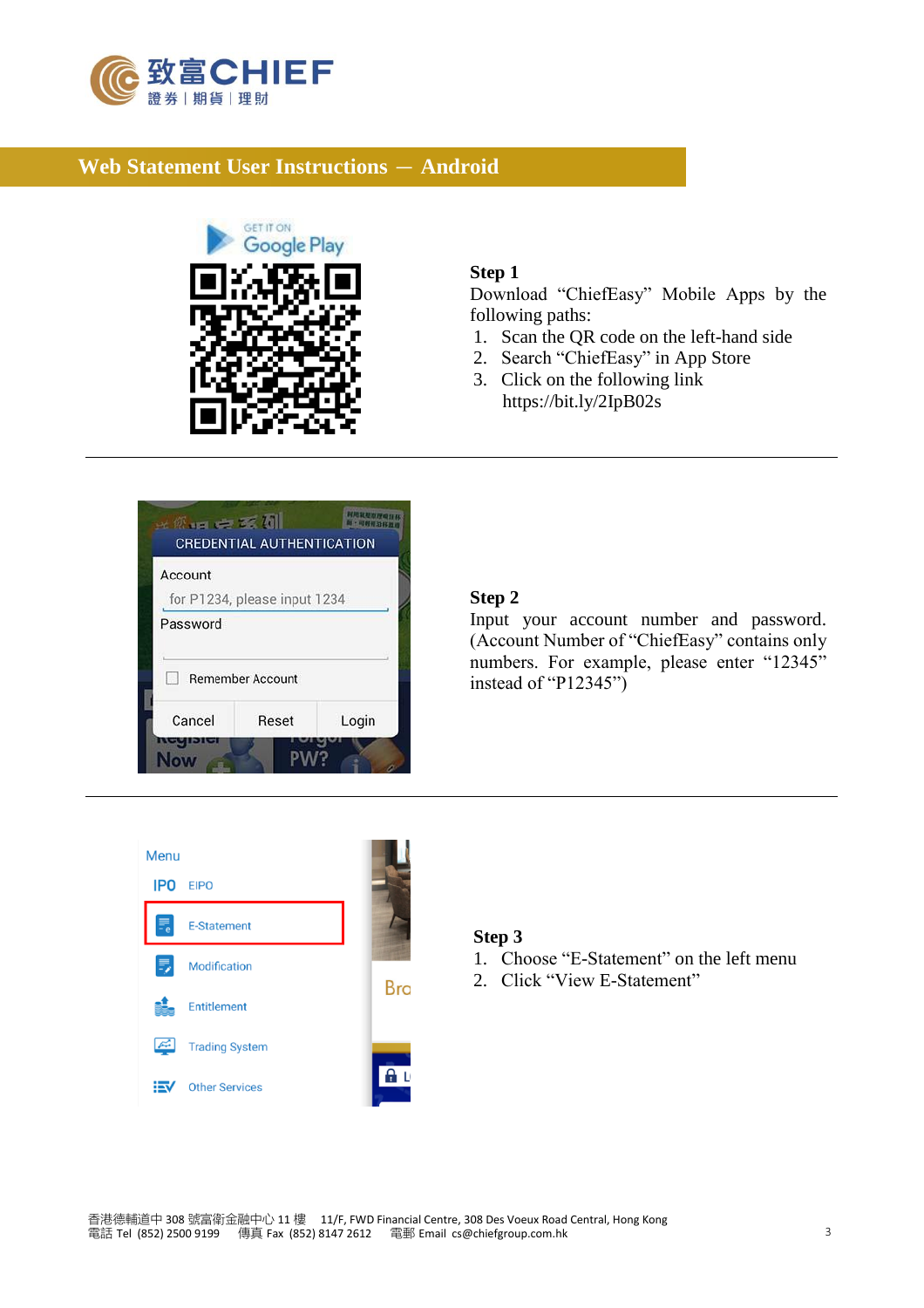

| E View E-Statement     |  |
|------------------------|--|
| <b>Choose Account</b>  |  |
| 00S28041 Futures       |  |
| 00S28041 Futures       |  |
| 00S28041 Stock Options |  |
| M28041S Global Stock   |  |
| P28041S Custodian      |  |

**Step 4** Choose an account to view the E-Statements of that account

| <b>E</b> View E-Statement   |  |
|-----------------------------|--|
| <b>Choose Account</b>       |  |
| P28041S Custodian           |  |
| <b>Open Daily Statement</b> |  |
| $2013 - 11 - 18$            |  |
| <b>Open Daily Statement</b> |  |
| Open Monthly Statement      |  |
|                             |  |

# **Step 5**

Click on a date or month to view the E-Statements in PDF format